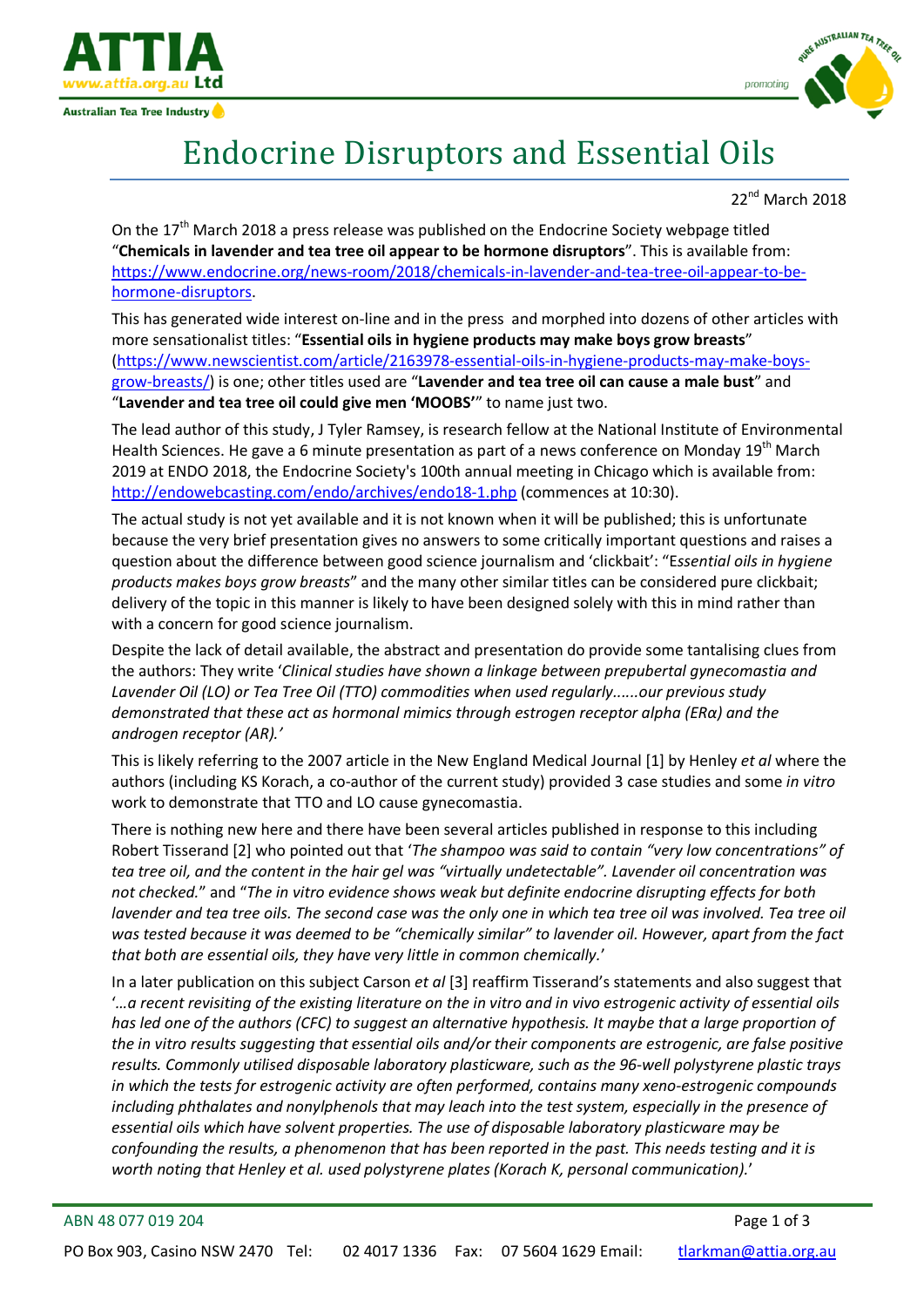

Australian Tea Tree Industry



This latest study by Ramsey *et al* looked at the impact of 8 chemicals on cells in a petri dish; these were chosen as they are the main constituents of both TTO and LO. Of the eight tested, four are common to TTO & LO (**1,8-cineole, terpinen-4-ol, limonene, α-terpineol**), two are common to LO (**linalyl acetate, linalool** = 90%+ of LO) and two others (**α-terpinene, ϒ-terpinene**) are common to TTO and a host of other essential oils as are the other six compounds.

Ramsey *et al* found that (in their as yet unknown) test system these eight compounds are endocrine disrupting chemicals (EDC's). Without the study details it is impossible to comment on factors such as the concentrations and reagents used, test systems and detail on treatment of the cells used both before and during the testing to name only a few.

In the press release on the Endocrine Society webpage a statement '*All eight chemicals demonstrated varying estrogenic and/or anti-androgenic properties, with some showing high or little to no activity, the investigators reported*'. The statement "…*little to no activity* ...'appears to be at odds with the sweeping statement by Ramsey that '*…our study has identified eight components of LO and TTO as endocrine disruptor chemicals (EDC's)'*. Until the study is published it is not possible to assess the veracity of this.

A key question here is the type of test system used. Were disposable plastic (96 well or other) laboratory equipment utilised and if so were potential contaminants from the plastics monitored and taken into account?

Recent unpublished research led by CF Carson and conducted at the University of Western Australia's School of Chemistry and Biochemistry have found that that these essential oils at low concentration (0.025% TTO and 0.025% LO) can enhance the amount of polystyrene-derived styrene oligomers extracted from the plasticware by up to 10,000-fold. Oligomer by-products formed in the manufacture of polystyrene have exhibited estrogenic activity *in vitro*. There is also evidence that the solvent properties of essential oils and their constituents significantly enhance leaching of potentially estrogenic compounds from plasticware including plasticisers such as di-2-ethylhexyl phthalate (DHEP) and Bisphenol A (BPA). Both of these were coincidentally reported as EDC's in the same news conference at ENDO 2018.

Ramsey concluded in his presentation that:

- *Lavender and tea tree oil components possess EDC's of varying magnitude that are estrogenic and anti-androgenic; thereby potentially contributing to the onset of prepubertal gynecomastia.*
- *The selected eight chemicals tested were found to be in at least 62/93 other essential oils, indicating they contain EDC's.*

If this is indeed the case then reverting to Carson *et al* the same question they posed must be asked:

*If these two oils did possess estrogenic activity, then it is likely that other essential oils would also have estrogenic activity by virtue of the constituents they share with lavender and tea tree oil. Each year thousands of tonnes of essential oils are ubiquitously ingested by and applied to humans and other animals in products such as foods, beverages, personal care products and pharmaceutical agents. Consequently, it is important that the nature of any link between essential oils and endocrine disruption be clarified. This may be achieved by continued research into the safety and efficacy of the oils funded by industry and independent sources combined with ongoing surveillance of reports of adverse effects by industry and regulatory authorities.*

Hundreds of years of use of essential oils by countless thousands of people with beneficial effects to the consumer cannot be outweighed by a small number of case studies with tenuous links to some essential oils.

Essential oils comprise hundreds of organic compounds, as acknowledged by Ramsey, and it is accepted that these combinations of compounds work synergistically. To investigate only eight of the hundreds of compounds found in LO and TTO (and the other 62 essential oils that contain these compounds) in isolation begs the question: why? The answer to this is likely to because first they are far easier to do and